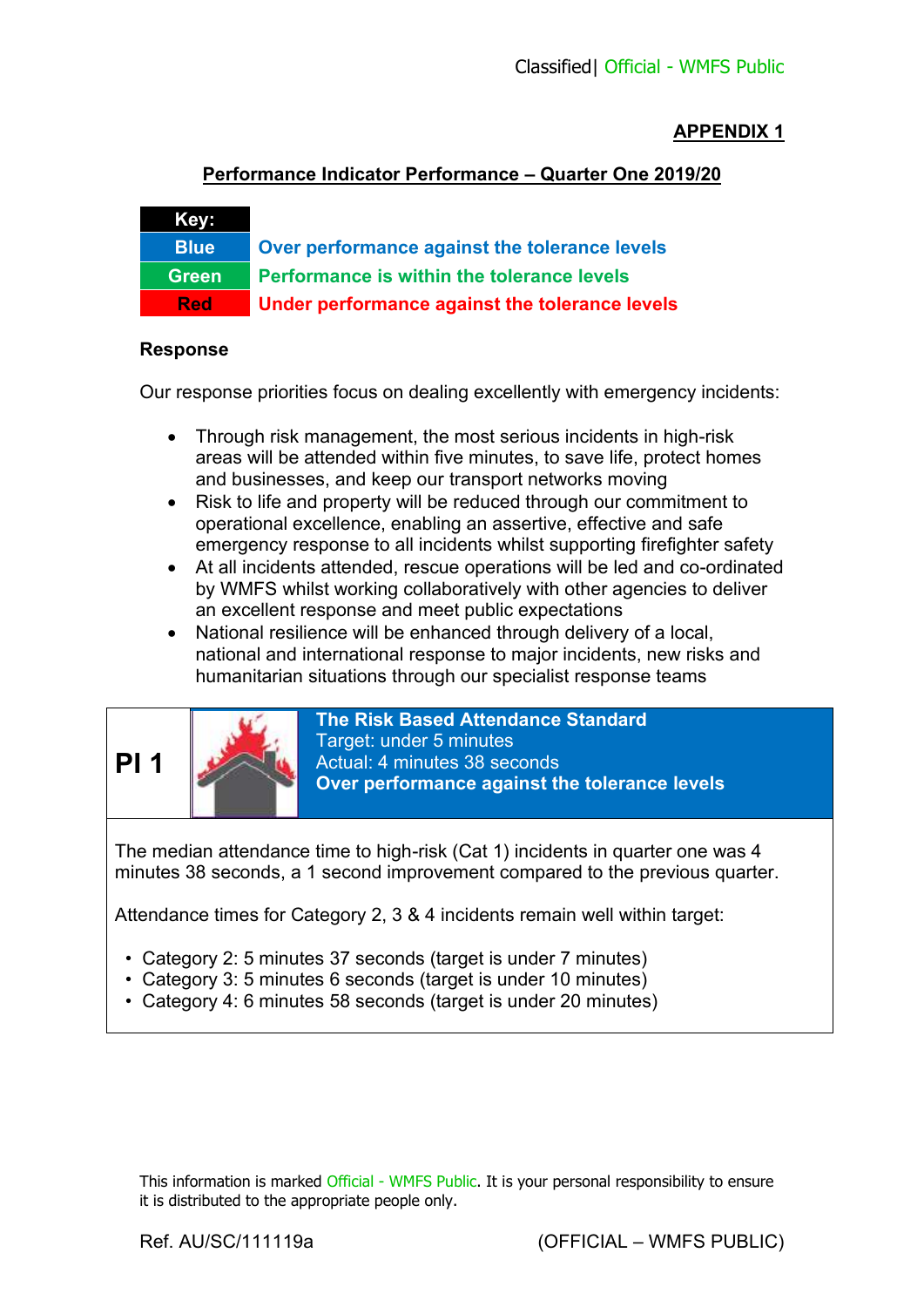# **Prevention**

Our prevention priorities focus on making safer, healthier communities:

- The number of people killed or seriously injured by fire-related incidents will reduce as we focus, with our partners, on reducing the risks faced by the most vulnerable people in our communities
- The safety, health and well-being of the most vulnerable people in our communities will improve by targeting 'radical prevention' interventions that are directly linked to vulnerability from fire
- Arson-related incidents will fall, supporting safer and stronger communities, as a result of our partnership working
- Fewer people will be killed or seriously injured on West Midlands roads, and we will keep our transport networks moving, as we work with the West Midlands Combined Authority and other organisations to develop and deliver interventions that support the West Midlands Regional Road Safety Strategy.

**PI 2** 



**The number of accidental dwelling fires**  Target YTD: 790 (703 – 853) Actual to date: 824 **Performance is within the tolerance levels** 

There have been 824 Accidental Dwelling Fires for the year to date (YTD), 4.0% over target but within tolerance levels.

The last quarter's incidents have been average for this time of year, if slightly below the same period over the last three years.





**Injuries from accidental fires in dwellings (taken to hospital for treatment)**  Target YTD: 24 (16 – 28) Actual to date: 37 **Under performance against the tolerance levels**

There have been 37 PI Injuries this year to date, 56.5% over target and 35.4% over the three-year average. This includes 17 in the last quarter. This is the highest figure for the first two quarters of the year since 2011-12, when there had been 43.

Nine of the casualties were aged 45-64, and nine were aged 65+ (of which 5 were 80+). Just over 40% (15) occurred at fires caused by cooking, followed by smokingrelated fires (7).

19 casualties suffered smoke inhalation, and 16 suffered burns. The other 2 were unknown.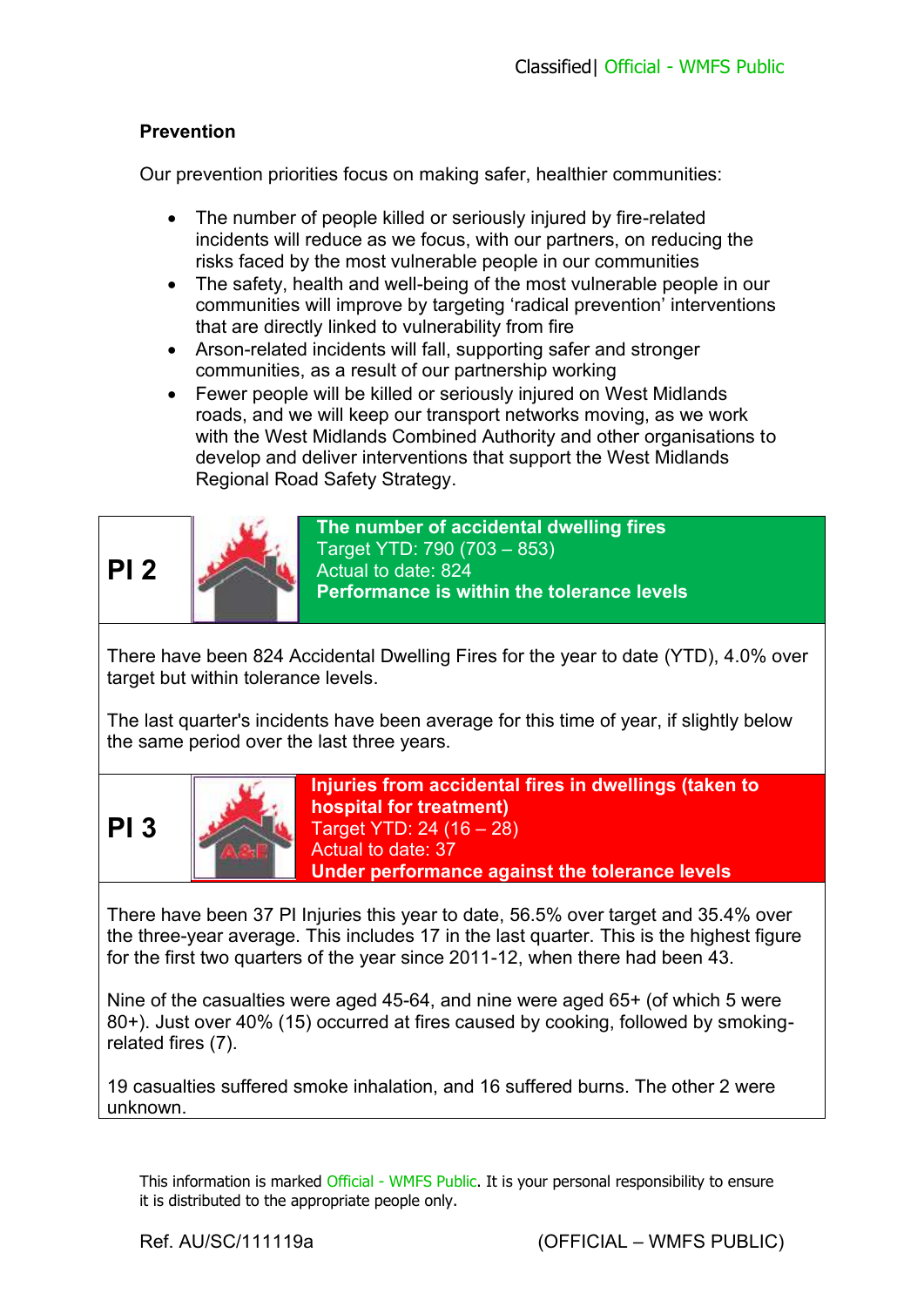

**The number of deaths from accidental dwelling fires**  Target YTD: N/A Actual to date: 7

There have been seven fatalities in accidental dwelling fires this year to date.

Four were in the Black Country North Command Area, two in Black Country South and one in Coventry & Solihull.

Four were aged 45-64, 2 were aged 80+ and one was in the 25-44 age range.

Four occurred as a result of smoking-related fires. The others resulted from a Cooking fire, a 'Matches, candles, incense burner' fire, and an 'Other domestic appliance' fire. Three of the four casualties aged 45-64 died in a smoking-related fire.



**The percentage of Safe and Well visits referred by our partners**  Target YTD: 40% (40% - 42%) Actual to date: 31.7% **Under performance against the tolerance levels** 

The percentage of Safe and Well visits referred by our partners for the year to date was 31.7%, below the target of 40%.



**The number of Safe & Well points achieved by the Brigade**  Target YTD: 129,840 Actual to date: 121,244 **Under performance against the tolerance levels**

The target for the total Safe and Well points is 259,690 for the year. For the year to date we achieved 121,244 points (which is 8596 below the YTD target)

The Tymly system continues to be used in the Black Country South Command Area. It uses an updated risk model and does not record Safe and Well points. If it was assumed that these visits accrued the average number of Safe and Well points for Black Country South Command Area during the quarter, the visits would contribute a further 16,112 points to the YTD total (and therefore performance would be above target).

9,131 Safe and Well visits were carried out this quarter, equating to 1.73 per appliance per 24 hours (including Tymly Safe and Well visits and based on 58 appliances being available 24/7).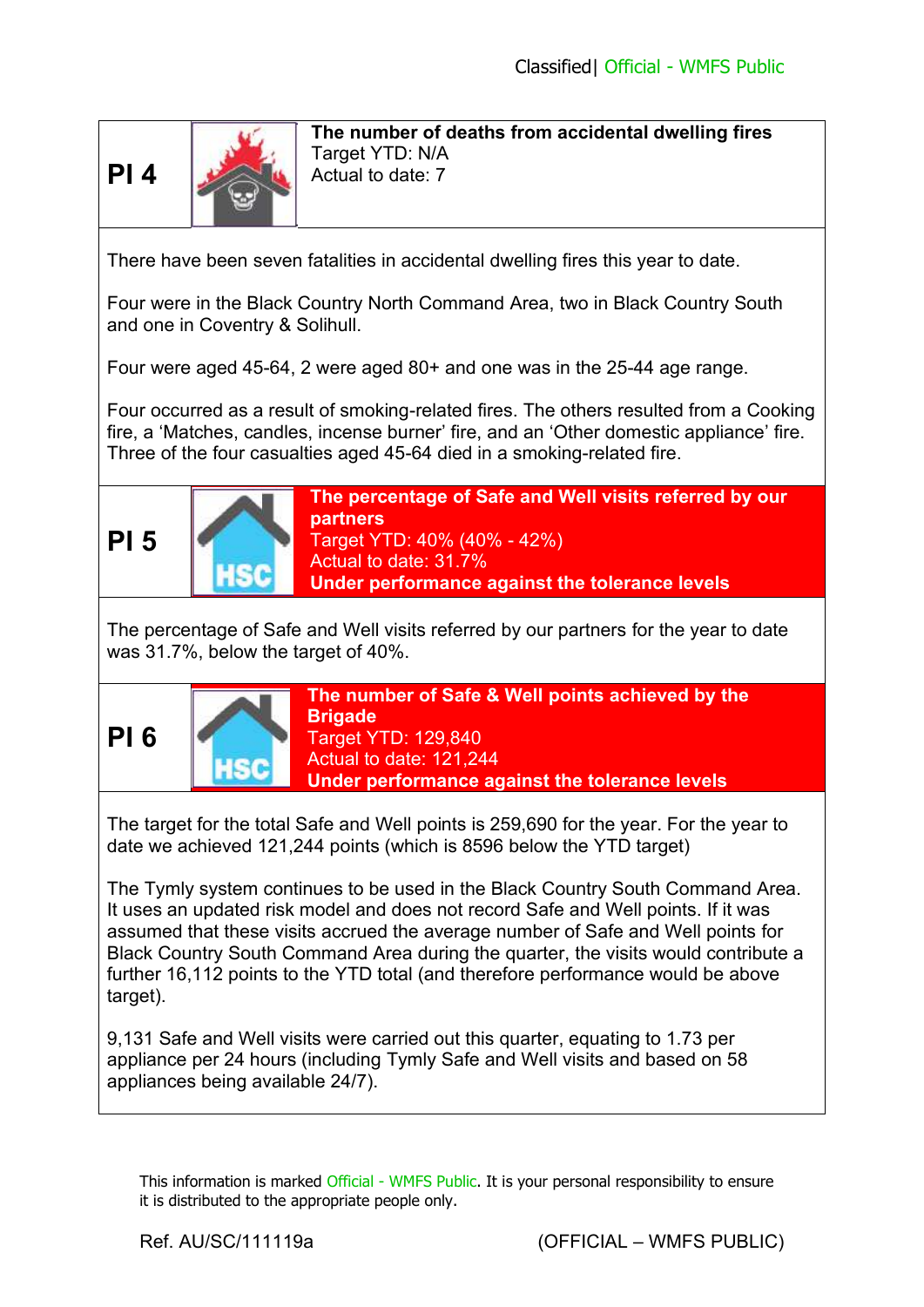



**The number of people killed or seriously injured (KSI) in road traffic collisions**  Target YTD: Not applicable Actual to date: Not available

Data for quarter two 2019/20 has not been released yet. Provisional figures have been provided up to 30 June 2019.

The latest figures for quarter one 2019/20 suggest a small reduction in the number of people killed and seriously injured in road traffic collisions in the West Midlands compared to the same quarter last year and to quarter four of 2018/19.

The latest update indicates that 189 people were killed or seriously injured (KSI) during quarter one (nine killed and 180 seriously injured):

There were nine fatalities in quarter one, which is consistent with the same period last year, when there were 11. Of the nine fatalities, Dudley, Sandwell and Walsall experienced two each, and there was one in each of Birmingham, Coventry and Wolverhampton.

Five of the nine fatalities were pedestrians, three were motorcyclists, and one was a car passenger.

62 of the 180 seriously injured casualties were pedestrians, 33 were cyclists, and 25 were motorcycle riders.





**The number of deliberate fires in dwellings**  Target YTD: 110 (86 – 128) Actual to date: 92 **Performance is within the tolerance levels**

Deliberate Dwelling Fires have been below target and within tolerance levels for both quarters this year to date, with a total of 92 incidents against a target of 110.

Only Coventry & Solihull is above tolerance levels, with 18 incidents against a 13 target. Within the Command, only Coventry is above tolerance (15 against a target of 11).



**The number of deliberate fires in non-domestic premises**  Target YTD: 93 (72 – 109) Actual to date: 73 **Performance is within the tolerance levels**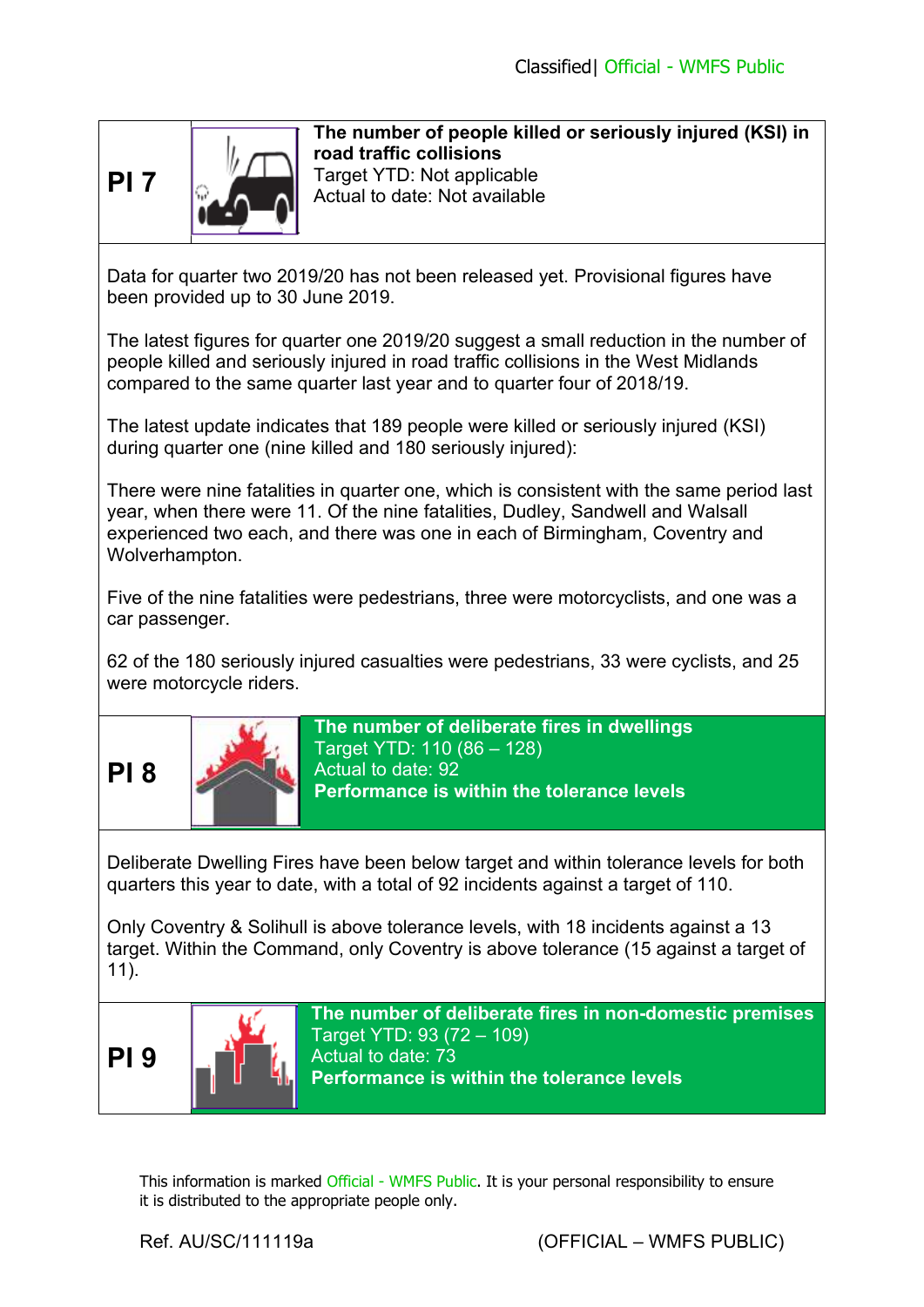There have been 73 deliberate fires in non-domestic premises for the year to date, the lowest since comparable records began in 2009/10, and it is just above the lower tolerance level and 21.3% below target.

Black Country North and Birmingham South are the only commands not within or below tolerance. The Black Country North exceeds the target by 70% (21 incidents against target of 12). Birmingham South only 'tipped' above tolerance as of the end of September, now exceeding the target by two incidents.

Though Solihull Borough is above tolerance, this is just by one incident (three incidents against a target of two).



**The number of deliberate vehicle fires**  Target YTD: 418 (326 – 489) Actual to date: 375 **Performance is within the tolerance levels** 

There have been 375 deliberate vehicle fires during this year to date, 10.3% below target and still within tolerance.

All but one Command are within tolerance level; Birmingham North is below tolerance levels. Only Walsall borough is above tolerance levels, with 43 incidents against a target of 36. This is largely due to 15 incidents occurring in June.



**The number of deliberate rubbish fires**  Target YTD: 963 (857 – 1041) Actual to date: 1005 **Performance is within the tolerance levels**

There have been 1005 deliberate rubbish fires for the year to date, 4.3% above target although within the tolerance levels. The quarterly figure represents the highest number of incidents recorded since quarter two 2017/18.

Coventry & Solihull and Birmingham South commands both exceeded the respective tolerance levels.

Coventry has had 183 incidents against a target of 149, and Solihull has had 44 incidents against a target of 36. Birmingham South has had 195 incidents; its target is 175.

Walsall borough is also above tolerance level, with 147 incidents (target 130).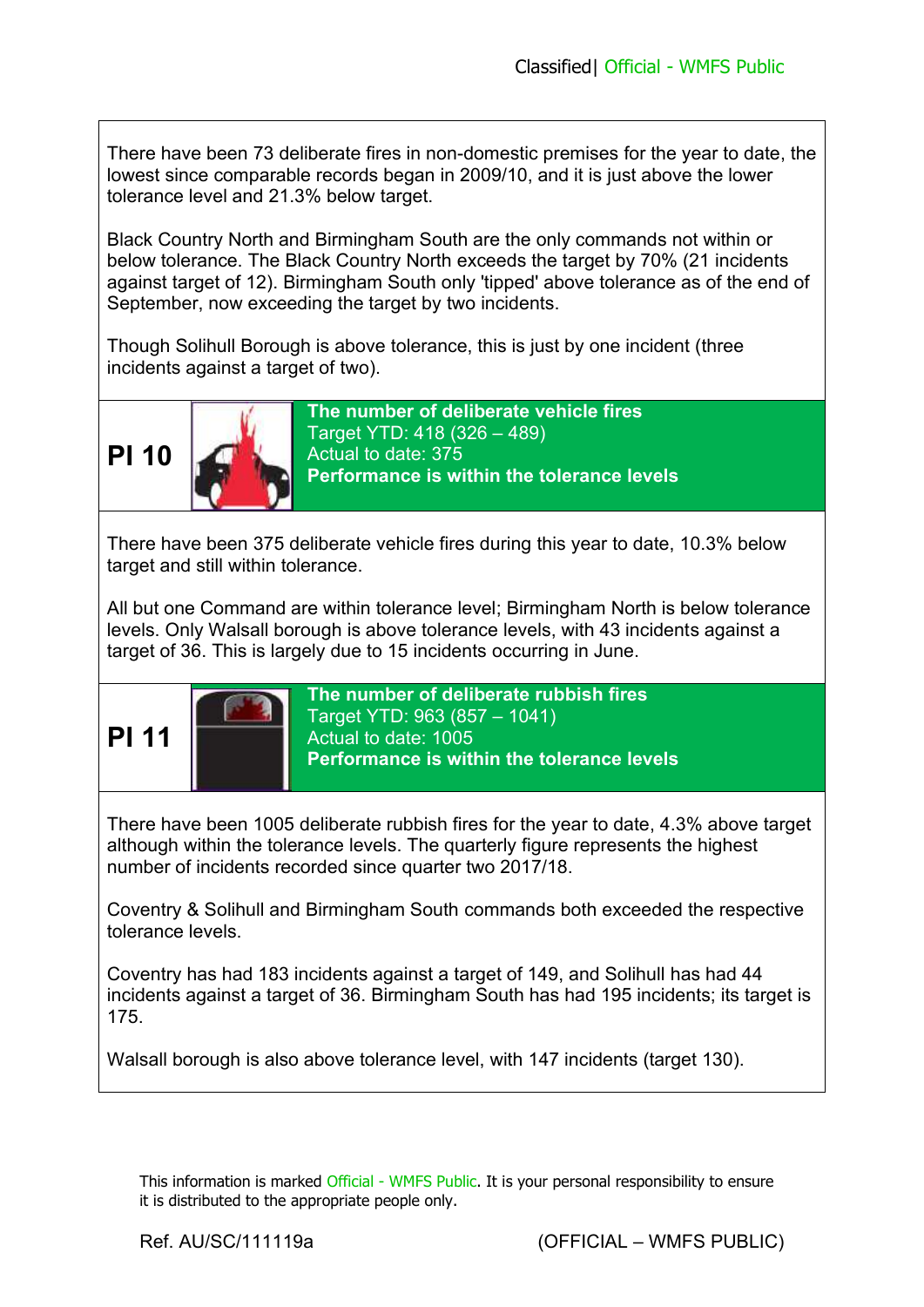



**The number of deliberate fires in derelict buildings**  Target YTD: 63 (49 – 73) Actual to date: 83 **Under performance against the tolerance levels**

There have been 83 deliberate fires in derelict buildings during quarter one, 32.2% above target. However, this is 6.7% below the three-year average of 89.

Black Country North Command is 63.0% over target, representing a difference of nine incidents compared to the target. Only Walsall is over target, with 23 incidents against a target of nine.

The Black Country South is 64.1% or 16 incidents over target. Only Sandwell is over target, with 35 incidents against a target of 13; incidents were particularly high in May with 12. Deliberate derelict building fires in Sandwell have been exceptionally low in the last two years (seven last year and 14 in the previous year, compared to an average of 43 in the previous eight years), making the current target particularly challenging for the borough.

Birmingham North is 40.7% below target. Solihull & Coventry is 43.3% below target.

#### **Protection**

Our protection priorities focus on protecting life and property to make businesses stronger and communities safer:

- Life and property will be protected by targeting high-risk buildings and vulnerable businesses, including residential high-rises, to ensure compliance and enforcement of fire safety legislation
- Improved community safety through implementing outcomes of the Independent Review of Building Regulations and Fire Safety
- Improved community safety through innovative and contemporary approaches to the delivery of protection activities and working cohesively with partners at local, regional and national levels to influence the development of new and enabling legislation
- Prosperity and economic growth are enhanced by educating and supporting businesses, including collaboration with other regulators and partner agencies
- Disruption to businesses, communities and West Midlands Fire Service caused by unwanted fire signals from fire alarms will be reduced.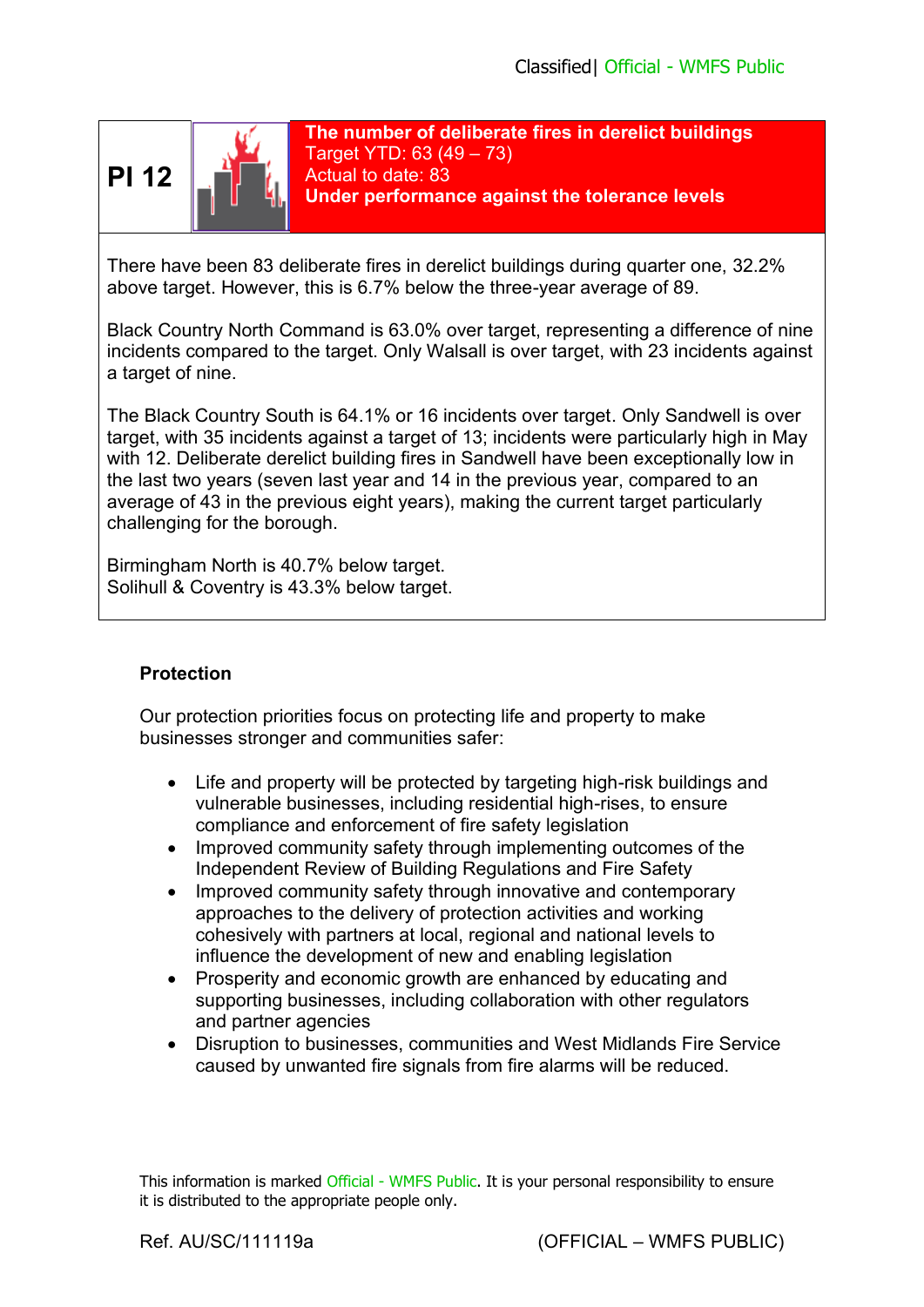

**The number of accidental fires in non-domestic premises**  Target YTD: 209 (163 – 245) Actual to date: 234 **Performance is within the tolerance levels** 

There have been 234 Accidental Fires at Non-Domestic Properties this year to date, which is 11.9% over target but remains within tolerance,

Coventry & Solihull is over the tolerance level and over target by 41.5%, though this is due to Coventry only.

Black Country South Command is over tolerance and exceeds the target by 22.9%, though only Dudley is over target.

Black Country North Command is within the tolerance levels although five incidents over target. Only Wolverhampton is over target.



There have been 3071 False Alarms due to Equipment this year to date, which is over target but within tolerance.

2357 incidents took place at dwellings, which is above the average of the last three years for the same period and property type.

714 were at non-domestic properties, which is just under the last three years' average.

Incidents at dwellings were highest in Coventry, Sandwell (each 39 incidents above the three-year average), and Wolverhampton (58 incidents above average).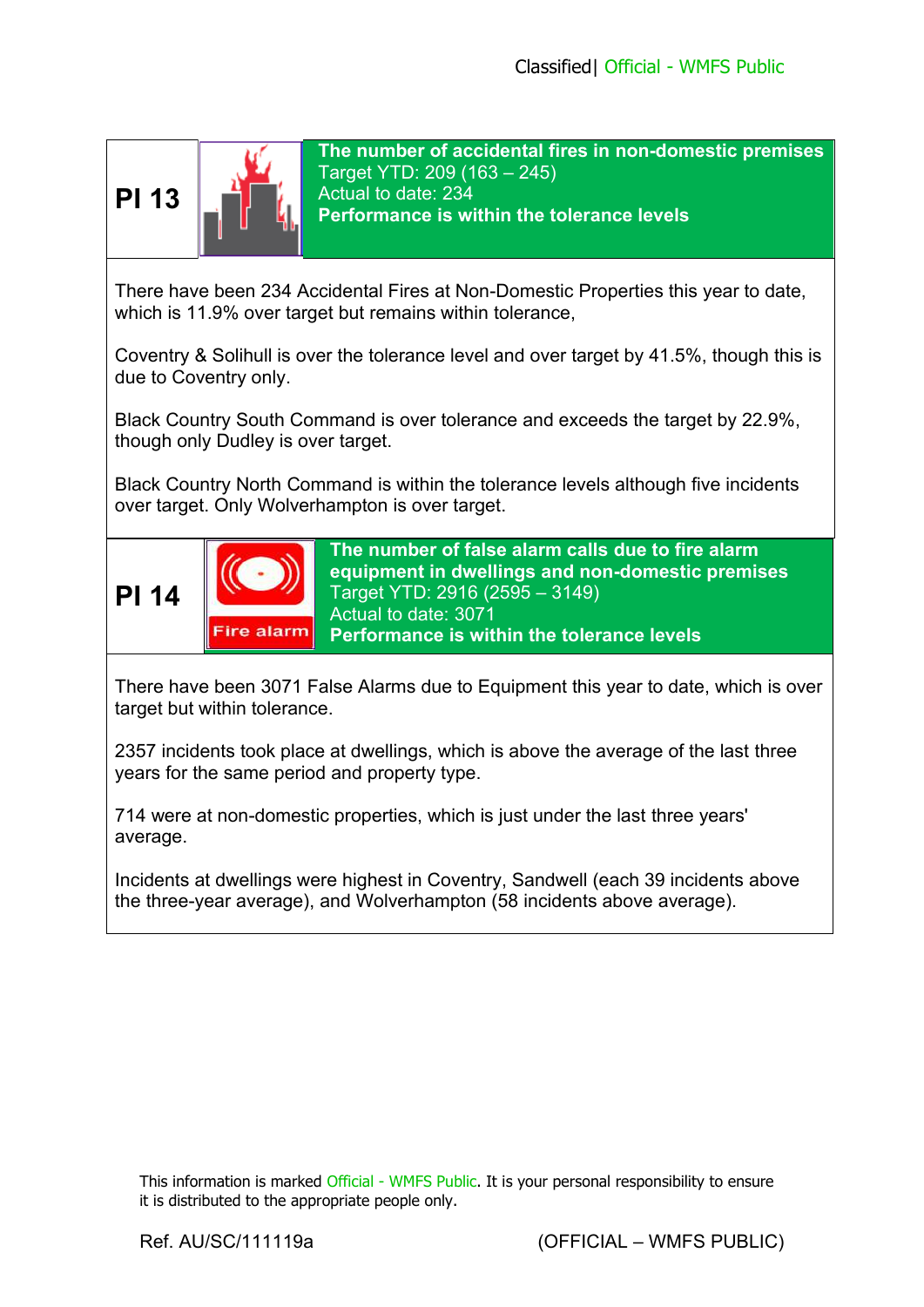# **People Support Services**



**The percentage of employees that have disclosed their disabled status**  Target: 100% (95% - 100%) Actual to date: 95.1% **Performance is within the tolerance levels** 

The percentage of employees disclosing their disability status has remained high at 95.1% with 3.6% stating that they do have a disability.

When considering declaration rates for ethnicity, religion / belief and sexual orientation, these also remain high at 98.9% for ethnicity, 87% for religion/belief and 86% for sexual orientation.

A full breakdown of the protected characteristics across the Service is submitted to the Committee on a 6-monthly basis via the Diversity, Inclusion, Cohesion, Equality Update, which includes a workforce profile.



**The number of female uniformed staff**  Target: 145 (138 – 152) Actual to date: 140 **Performance is within the tolerance levels**

The number of female uniformed staff has increased to 140, five below target and within the tolerance levels. 10.2% of all uniformed staff are female.

Since April 2019 the Service has recruited 31 new entrant firefighters, thirteen (42%) of whom were female.

Work continues with Thinkology and a further female pre-recruitment programme has commenced, including an open evening designed to encourage women to consider applying to the Fire Service, dispelling myths about the role of a firefighter, providing information about the Service, and enrolling individuals onto the programme.

40% of uniformed posts are crew commander or above. 24% of female uniformed staff hold the position of crew commander or above, compared to 42% of male uniformed staff. When considering non-uniformed posts, 59% are above a grade 8. 48% of female non-uniformed staff hold a position above a grade 8, compared to 74% of male non-uniformed staff.





**The percentage of all staff from BME communities**  Target: 12.5% (11.8% – 13.1%) Actual to date: 11.7% **Under performance against the tolerance levels**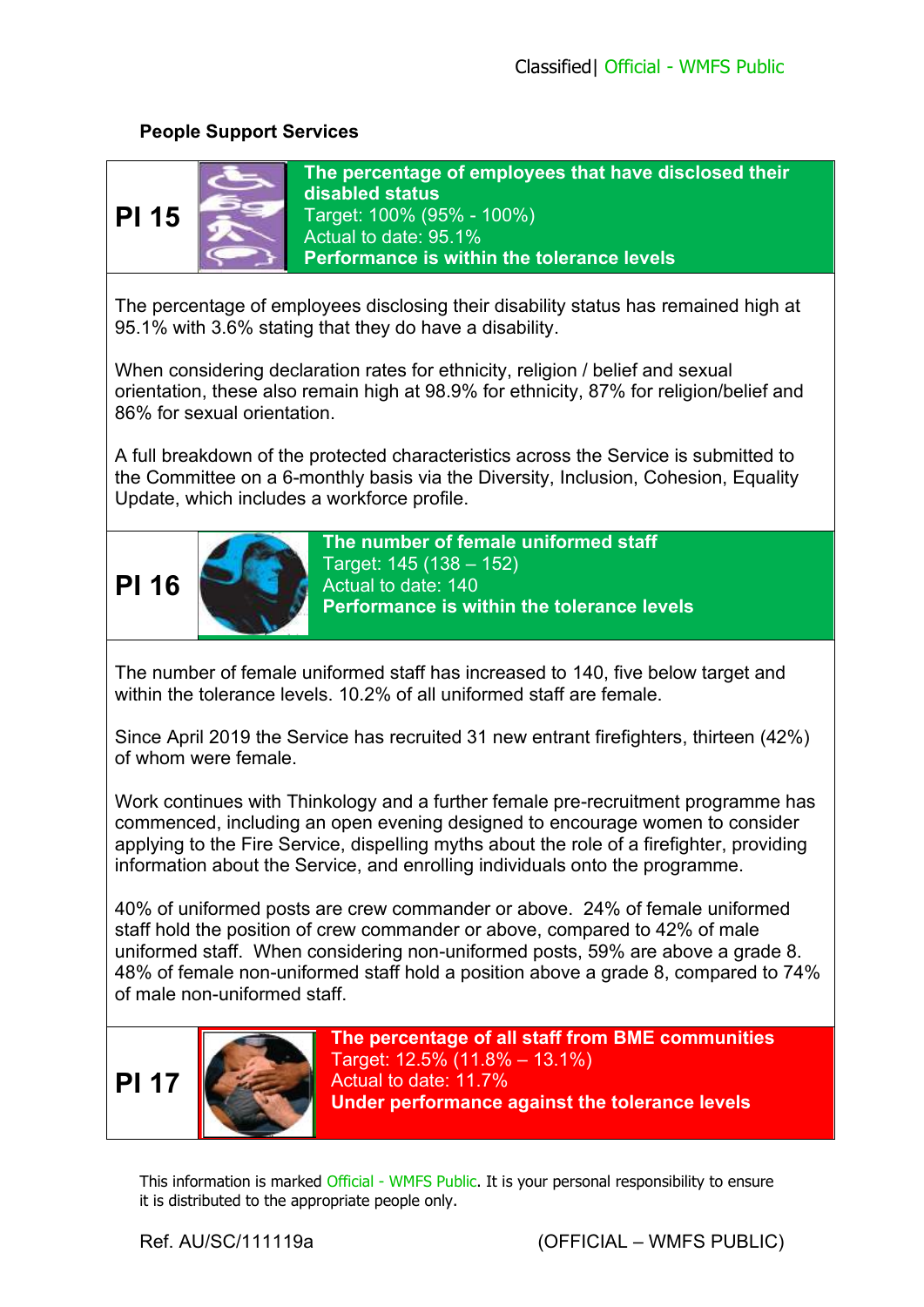The percentage of all staff from black and ethnic minority (BME) communities has remained relatively constant over time, with a slight increase in Q2 (11.7%) compared to Q1 of 2019/20 (11.5%).

A BME pre-recruitment programme commenced in August 2019 following targeted advertising by Thinkology. Approximately 40 people attended the initial open evening with 20 people registering their interest in the programme. 12 people have committed to the six-week programme which commenced in September 2019.

15.7% of Non-Uniformed and Fire Control staff are BME. 59% are above a grade 8. 57% of BAME non-uniformed staff hold a position above a grade 8, compared to 61% of white non-uniformed staff.

**PI 17a**



**The percentage of uniformed staff from BME communities**  Target: 11.1% (10.5% – 11.7%) Actual to date: 10.3% **Under performance against the tolerance levels**

10.3% of Uniformed staff are from BME communities.

Since Apr'19, 16% of fire-fighter recruits have been from BME communities.

40% of uniformed posts are crew commander or above. 25% of BME uniformed staff hold the position of crew commander or above, compared to 42% of white uniformed staff.

| <b>PI 18</b>                                                                                                                                                                                                |  | The average number of working days/shifts lost due to<br>sickness - all staff<br>Target: 1.95 (1.85 - 2.05)<br>Actual to date: 1.74<br>Over performance against the tolerance levels                            |
|-------------------------------------------------------------------------------------------------------------------------------------------------------------------------------------------------------------|--|-----------------------------------------------------------------------------------------------------------------------------------------------------------------------------------------------------------------|
| An average of 1.74 working days/shifts per person were lost due to sickness during<br>quarter two, below target and below the lower tolerance level.                                                        |  |                                                                                                                                                                                                                 |
| An average of 3.8 working days/shifts per person were lost due to sickness year to<br>date, above the target of 3.4 days. This figure represents a 1.6% increase compared<br>to the same period in 2018/19. |  |                                                                                                                                                                                                                 |
| <b>PI 19</b>                                                                                                                                                                                                |  | The average number of working days/shifts lost due to<br>sickness - uniformed and Fire Control staff<br>Target: 1.78 (1.69 - 1.87)<br>Actual to date: 1.73<br><b>Performance is within the tolerance levels</b> |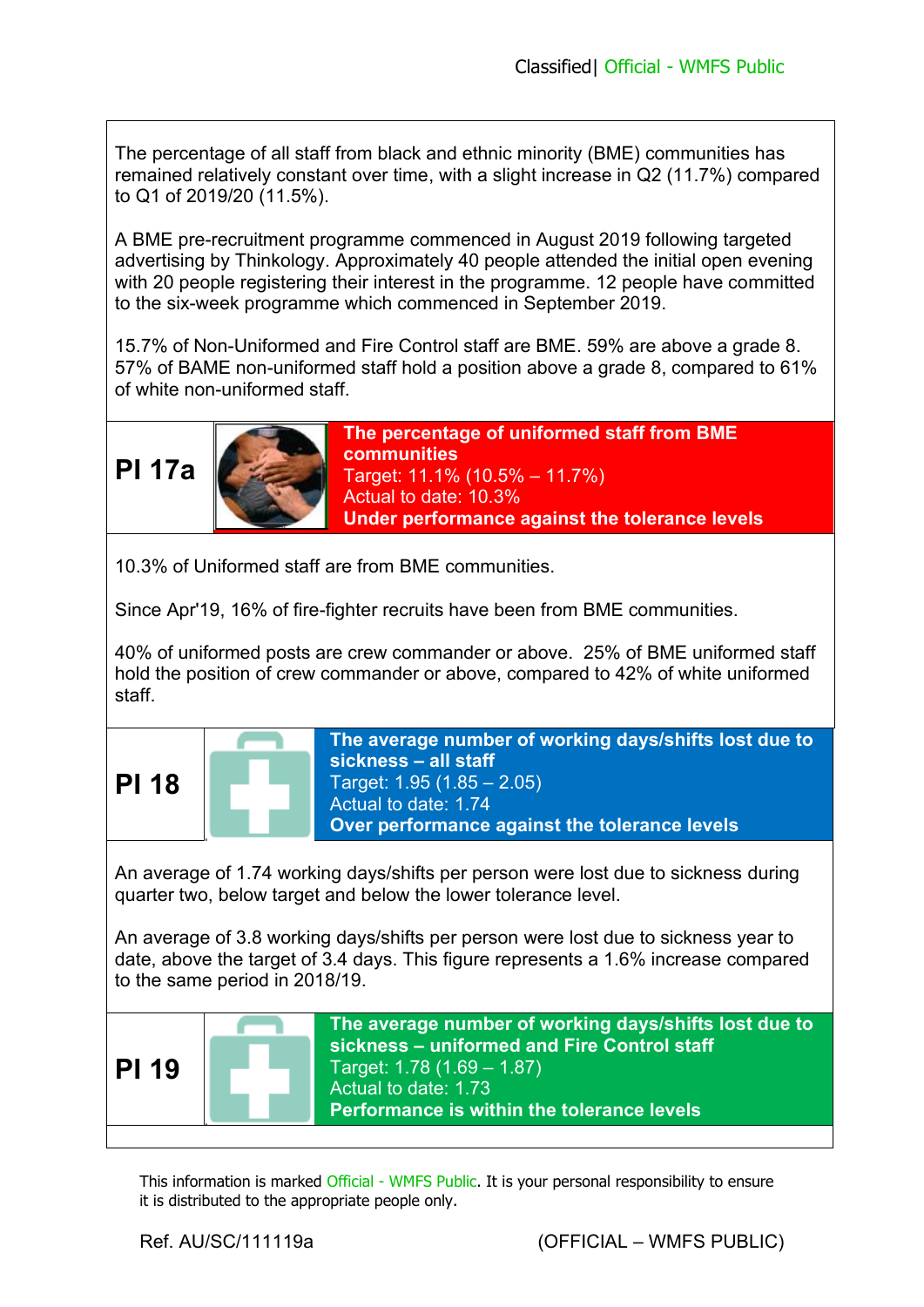An average of 1.73 working days/shifts per person were lost due to sickness during quarter two, below the target and within the tolerance levels.

An average of 3.82 working days/shifts per person were lost due to sickness year to date, higher than the target of 3.89 days. However, this figure represents a 12.4% decrease compared to the same period in 2018/19.

The top five absence reasons are:

- Mental Health
- Joint Problems
- Gastrointestinal
- Muscular Skeletal: Back
- Cold and Flu

These five reasons represent 52% of duty days lost due to sickness.

There were 1456 days lost through restricted duties for this period, compared to 829 for the same period last year.

Missing data regarding attendance management has increased during this period and focused activity will be required to support managers to ensure sickness information is recorded in a timely manner. 15% of duty days had no absence reason recorded, and 15% of sickness episodes had no return to work information.



**The average number of working days/shifts lost due to sickness – non-uniformed staff**  Target: 2.52 (2.39 – 2.64) Actual: 1.78 **Over performance against the tolerance levels**

An average of 1.78 working days/shifts per person were lost due to sickness during quarter two, below the target and below the lower tolerance level.

An average of 3.74 working days/shifts per person were lost due to sickness year to date, below the target of 3.89 days. This figure represents a 12.4% decrease compared to the same period in 2018/19.

The top five absence reasons are:

- Mental Health
- Muscular Skeletal: Back
- Joint Problems
- Post-Operative
- Cold and Flu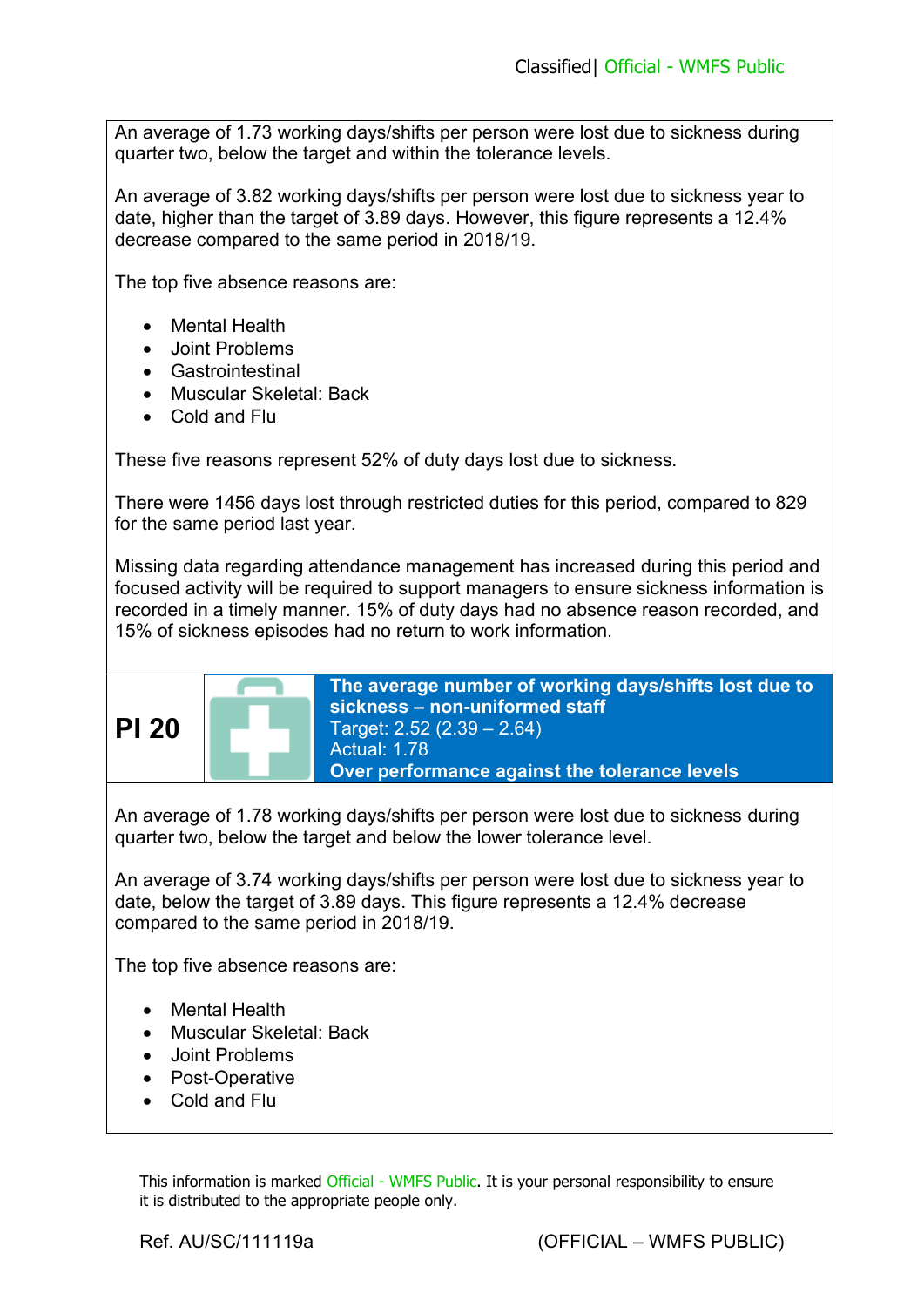Missing data regarding attendance management continues. 33% of all duty days had no absence reason recorded and 25% of sickness episodes had no return to work information recorded. Focused activity is to be undertaken to address this issue.

# **Safety, Health and Environment**



There were 42 injury reports received for quarter one and 47 in quarter two. This gives 89 reports to date against a target of 63 for the first two quarters. The comparative figure for the figure for the first two quarters of 2018-19 was 71.

The three main types of injury for quarter 2 (47 reports) were:

- 9 Burns/reddening during hot fire
- 8 manual handling injuries
- 7 slips/ trips/ falls

By activity, there were:

- 5 injuries at incidents and 2 whilst responding to incidents meaning 40 reports were in a more controlled environment
- One fitness related injury
- 19 during training (9 were burns/reddening, 4 were handling and there were 2 slips/trips and 4 others)
- 9 for uniformed employees during routine activity (no trend)
- 7 for support staff (2 kitchen burns to cooks, one cleaner injury, two workshops injuries, one maintenance injury, and one Asset support injury at the high-rise training building)
- Two to contractors (cut and foreign body in eye)
- One for a cadet (slipped on a log at residential camp)
- One for recruit selection (muscle injury descending ladder)

Near hit reporting was down 38% for the first two quarters of 2019/20 (157 to 97). It should be noted that the majority of near hit reports do not meet a strict near hit criteria but do highlight hazards and other issues. For example, four near hit reports from quarter two have been identified to reflect a 'true' near hit.

Violence reporting was down 32% for the first two quarters of 2019/20 (84 to 57). There were 34 reports in quarter two.